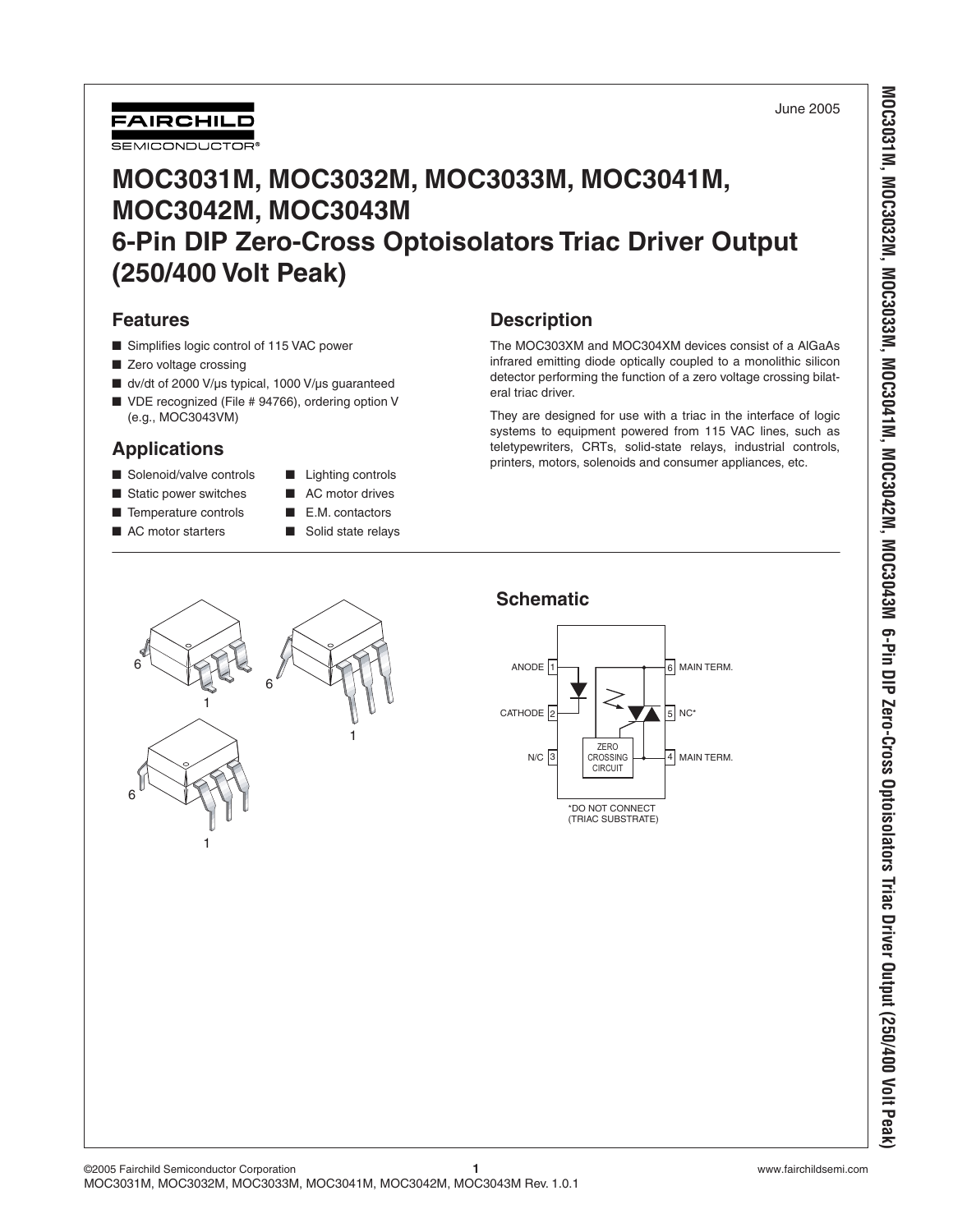| <b>Parameters</b>                                                                 | <b>Symbol</b>          | <b>Device</b>  | Value           | <b>Units</b>   |
|-----------------------------------------------------------------------------------|------------------------|----------------|-----------------|----------------|
| <b>TOTAL DEVICE</b>                                                               |                        |                |                 |                |
| Storage Temperature                                                               | T <sub>STG</sub>       | All            | $-40$ to $+150$ | $^{\circ}C$    |
| <b>Operating Temperature</b>                                                      | T <sub>OPR</sub>       | All            | $-40$ to $+85$  | $^{\circ}$ C   |
| Lead Solder Temperature                                                           | $T_{SOL}$              | All            | 260 for 10 sec  | $^{\circ}C$    |
| Junction Temperature Range                                                        | $T_{\rm J}$            | All            | $-40$ to $+100$ | $^{\circ}C$    |
| Isolation Surge Voltage <sup>(1)</sup><br>(peak AC voltage, 60Hz, 1 sec duration) | V <sub>ISO</sub>       | All            | 7500            | Vac(pk)        |
| Total Device Power Dissipation @ 25°C                                             | $P_D$                  | All            | 250             | mW             |
| Derate above 25°C                                                                 |                        |                | 2.94            | $mW$ /°C       |
| <b>EMITTER</b>                                                                    |                        |                |                 |                |
| <b>Continuous Forward Current</b>                                                 | ΙF                     | All            | 60              | m <sub>A</sub> |
| <b>Reverse Voltage</b>                                                            | $V_R$                  | All            | 6               | $\vee$         |
| Total Power Dissipation 25°C Ambient                                              | $P_D$                  | All            | 120             | mW             |
| Derate above 25°C                                                                 |                        |                | 1.41            | $mW$ /°C       |
| <b>DETECTOR</b>                                                                   |                        |                |                 |                |
| Off-State Output Terminal Voltage                                                 | <b>V<sub>DRM</sub></b> | MOC3031M/2M/3M | 250             | $\vee$         |
|                                                                                   |                        | MOC3041M/2M/3M | 400             |                |
| Peak Repetitive Surge Current (PW = $100 \mu s$ , 120 pps)                        | $I_{\text{TSM}}$       | All            | 1               | A              |
| Total Power Dissipation @ 25°C Ambient                                            | $P_D$                  | All            | 150             | mW             |
| Derate above 25°C                                                                 |                        | All            | 1.76            | $mW$ /°C       |

### **Absolute Maximum Ratings** (T<sub>A</sub> = 25°C unless otherwise noted)

#### **Note**

1. Isolation surge voltage, V<sub>ISO</sub>, is an internal device dielectric breakdown rating. For this test, Pins 1 and 2 are common, and Pins 4, 5 and 6 are common.

# **Electrical Characteristics**  $(T_A = 25^{\circ}C$  Unless otherwise specified)

### **Individual Component Characteristics**

| <b>Parameters</b>                          | <b>Test Conditions</b><br><b>Symbol</b> |                            | <b>Device</b> | Min  | Tvp  | Max | <b>Units</b> |
|--------------------------------------------|-----------------------------------------|----------------------------|---------------|------|------|-----|--------------|
| <b>EMITTER</b>                             |                                         |                            |               |      |      |     |              |
| Input Forward Voltage                      | $I_F = 30$ mA                           | ٧F                         | All           |      | 1.25 | 1.5 | v            |
| Reverse Leakage Current                    | $V_B = 6 V$                             | <sup>I</sup> R             | All           |      | 0.01 | 100 | μA           |
| <b>DETECTOR</b>                            |                                         |                            |               |      |      |     |              |
| Peak Blocking Current, Either Direction    | Rated $V_{DBM}$ , $I_F = 0$ (note 1)    | <b>DRM1</b>                | All           |      |      | 100 | nA           |
| Peak On-State Voltage, Either Direction    | $I_{TM}$ = 100 mA peak, $I_F = 0$       | $\mathsf{v}_{\mathsf{TM}}$ | All           |      | 1.8  | 3   | v            |
| Critical Rate of Rise of Off-State Voltage | $I_F = 0$ (Figure 9, note 3)            | dv/dt                      | All           | 1000 |      |     | $V/\mu s$    |

### **Transfer Characteristics** ( $T_A = 25^\circ$ C Unless otherwise specified.)

| <b>DC Characteristics</b>                | <b>Test Conditions</b>                   | <b>Symbol</b>   | <b>Device</b>         | Min | Typ | <b>Max</b> | <b>Units</b> |
|------------------------------------------|------------------------------------------|-----------------|-----------------------|-----|-----|------------|--------------|
| <b>LED Trigger Current</b>               | Main terminal voltage = $3V$<br>(note 2) | l <sub>ET</sub> | MOC3031M/<br>MOC3041M |     |     | 15         | mA           |
|                                          |                                          |                 | MOC3032M/<br>MOC3042M |     |     | 10         |              |
|                                          |                                          |                 | MOC3033M/<br>MOC3043M |     |     | 5          |              |
| <b>Holding Current, Either Direction</b> |                                          | ŀн              | All                   |     | 400 |            | μA           |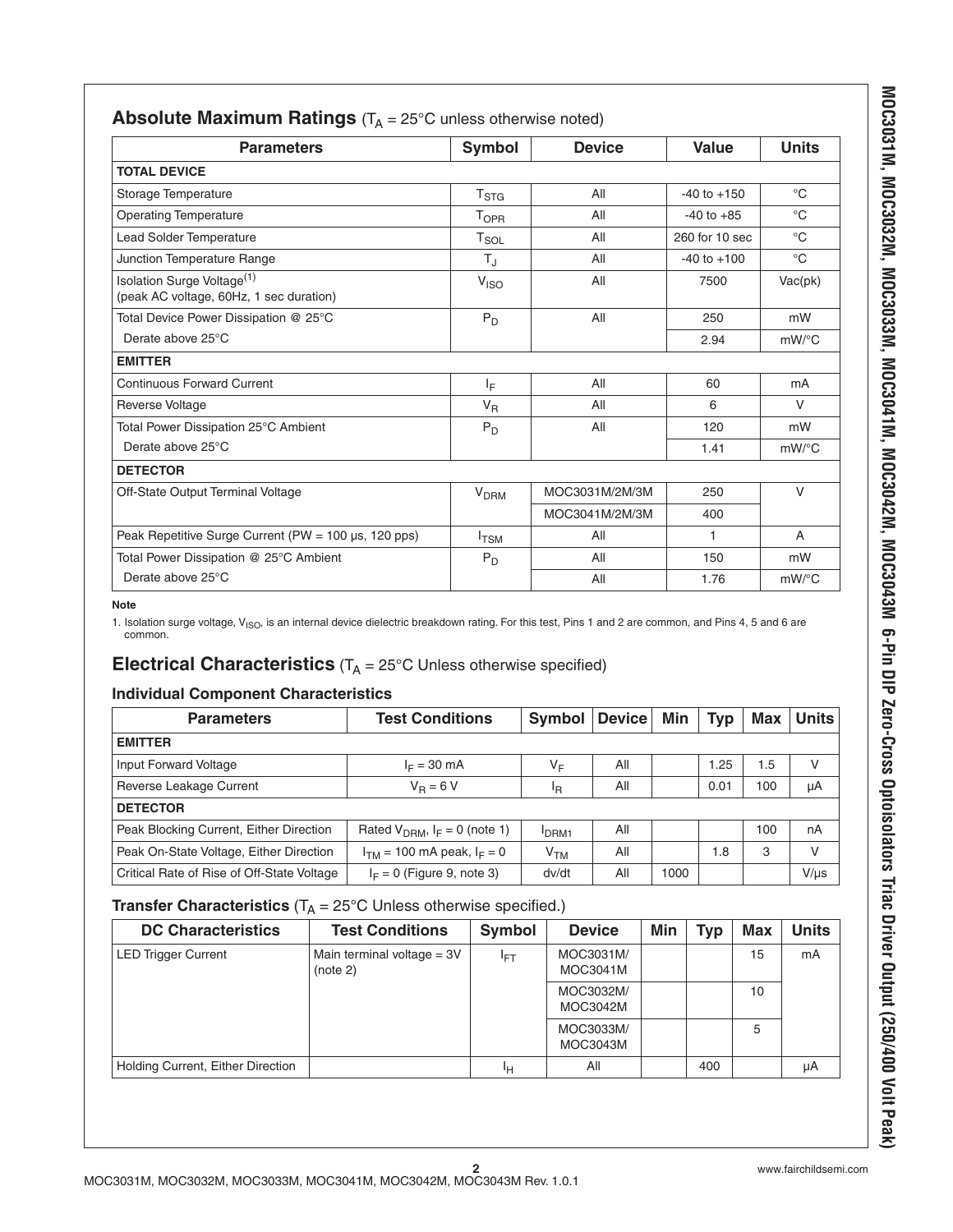| <b>Zero Crossing Characteristics</b> ( $T_A = 25^{\circ}$ C Unless otherwise specified.) |                                                                                              |                  |               |     |     |            |              |
|------------------------------------------------------------------------------------------|----------------------------------------------------------------------------------------------|------------------|---------------|-----|-----|------------|--------------|
| <b>Characteristics</b>                                                                   | <b>Test Conditions</b>                                                                       | Symbol           | <b>Device</b> | Min | Tvp | <b>Max</b> | <b>Units</b> |
| Inhibit Voltage                                                                          | $I_F$ = rated $I_{FT}$ , MT1-MT2 voltage<br>above which device will not trigger<br>off-state | $V_{\text{IH}}$  | All           |     |     | 20         | v            |
| Leakage in Inhibited State                                                               | $ I_F $ = rated $I_F$ , rated $V_{DRM}$ , off-state                                          | DRM <sub>2</sub> | All           |     |     | 500        | μA           |

#### **Note**

1. Test voltage must be applied within dv/dt rating.

2. All devices are guaranteed to trigger at an IF value less than or equal to max IFT. Therefore, recommended operating IF lies between max IFT (15 mA for MOC3031M & MOC3041M, 10 mA for MOC3032M & MOC3042M, 5 mA for MOC3033M & MOC3043M) and absolute max  $\vert$ <sub>F</sub> (60 mA).

3. This is static dv/dt. See Figure 9 for test circuit. Commutating dv/dt is a function of the load-driving thyristor(s) only.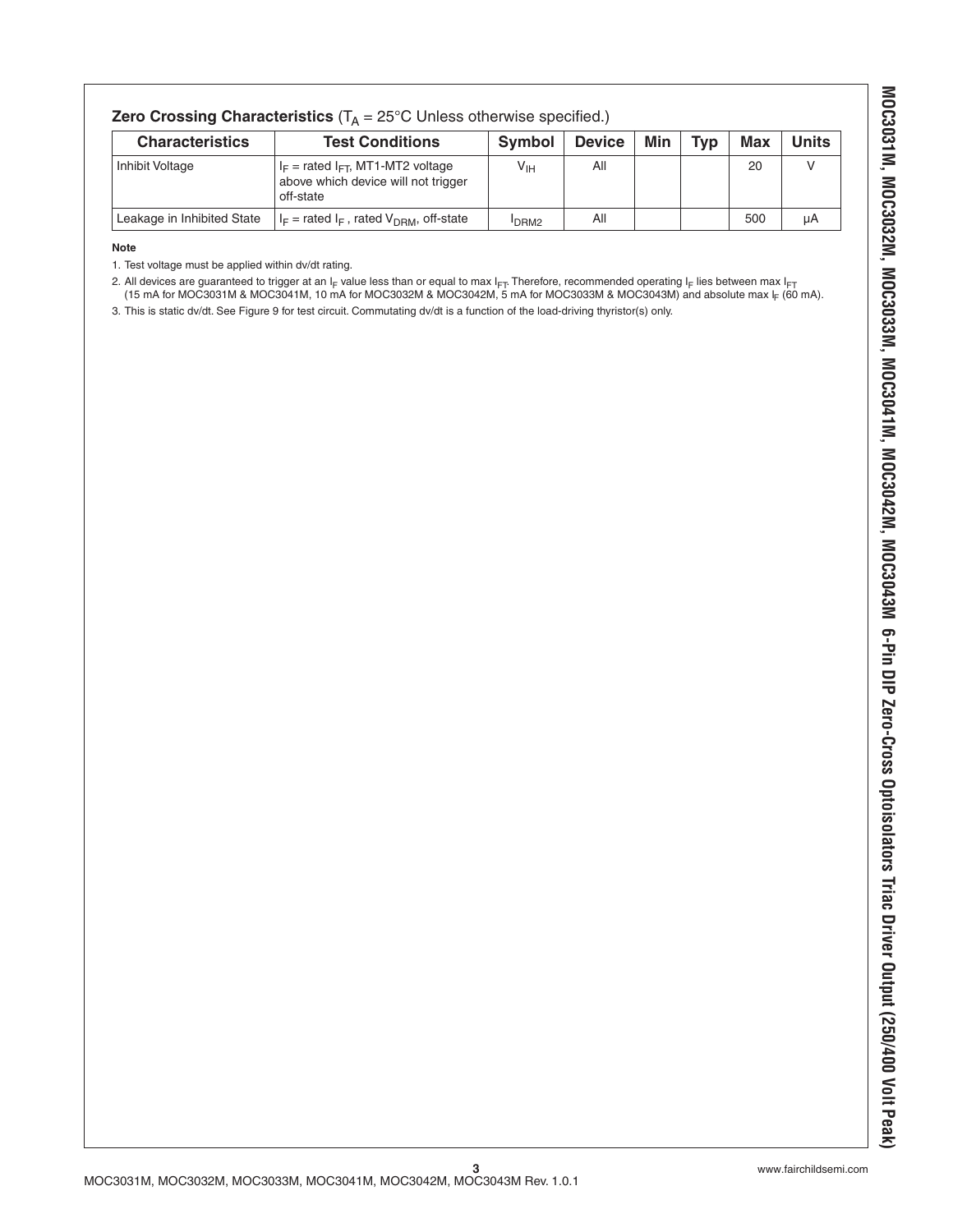

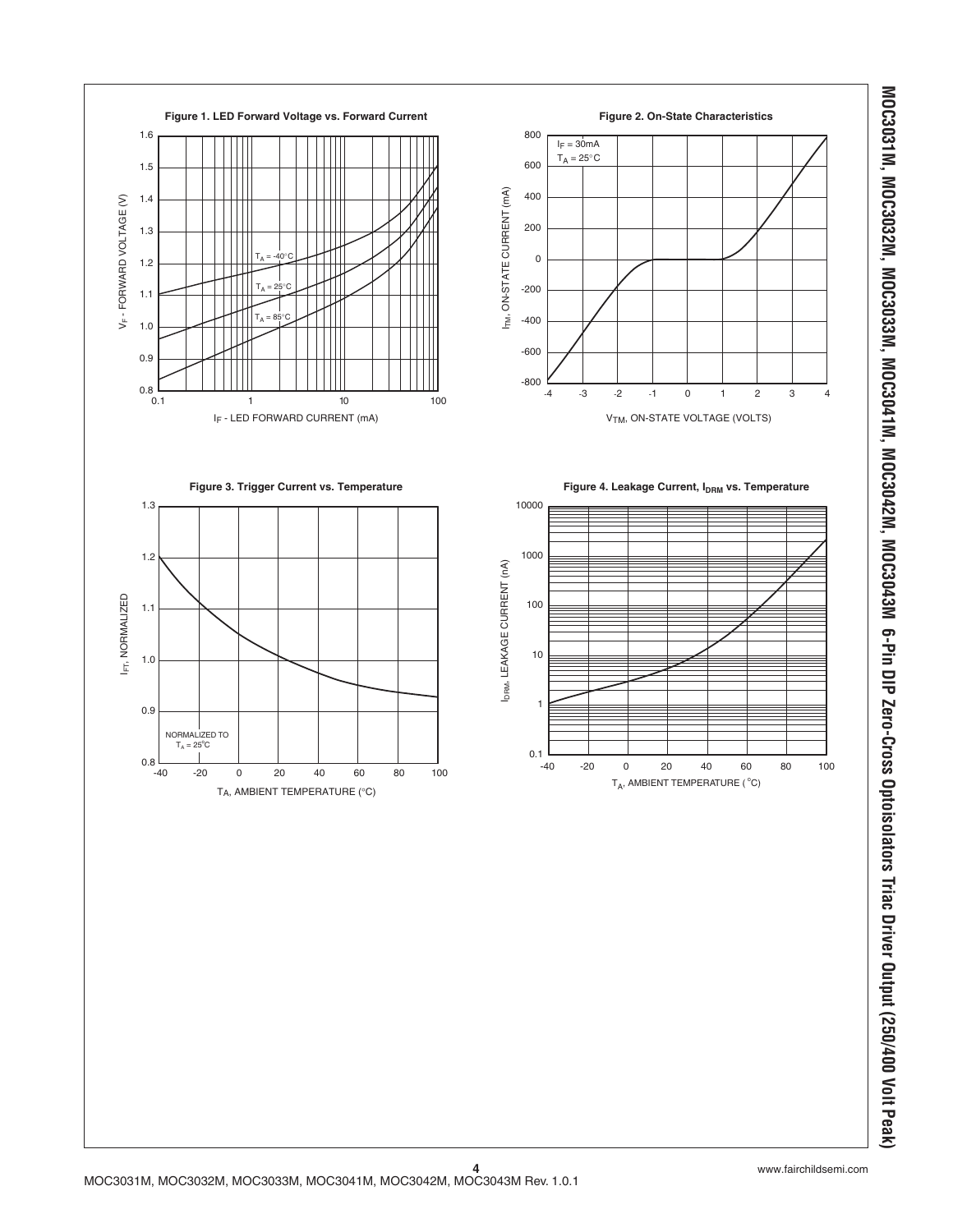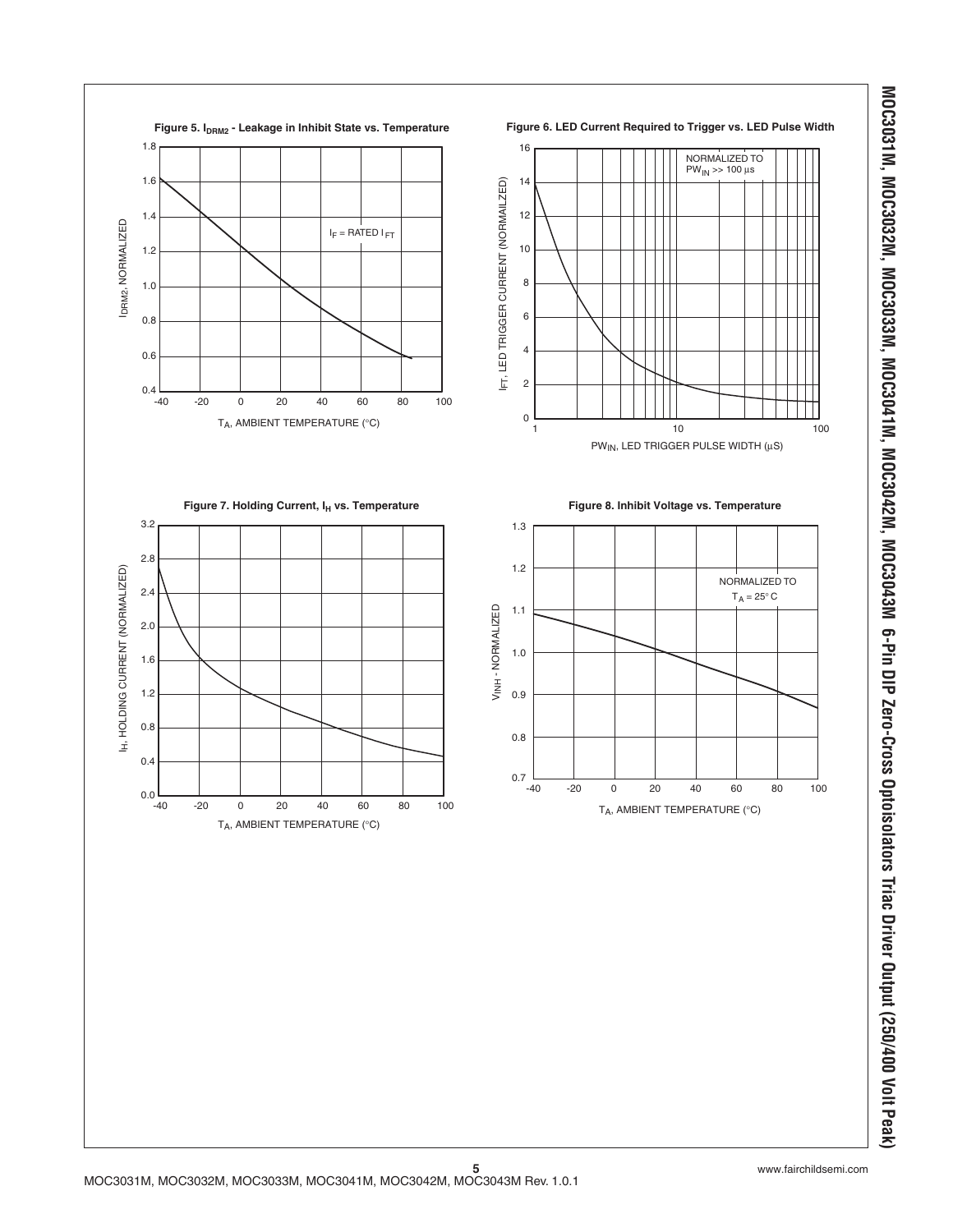

Typical circuit (Fig 12, 13) for use when hot line switching is required. In this circuit the "hot" side of the line is switched and the load connected to the cold or neutral side. The load may be connected to either the neutral or hot line.

 $R_{in}$  is calculated so that I<sub>F</sub> is equal to the rated I<sub>FT</sub> of the part, 5 mA for the MOC3033M and MOC3043M, 10 mA for the MOC3032M and MOC3042M, or 15 mA for the MOC3031M and MOC3041M. The 39 ohm resistor and 0.01 µF capacitor are for snubbing of the triac and may or may not be necessary depending upon the particular triac and load used.

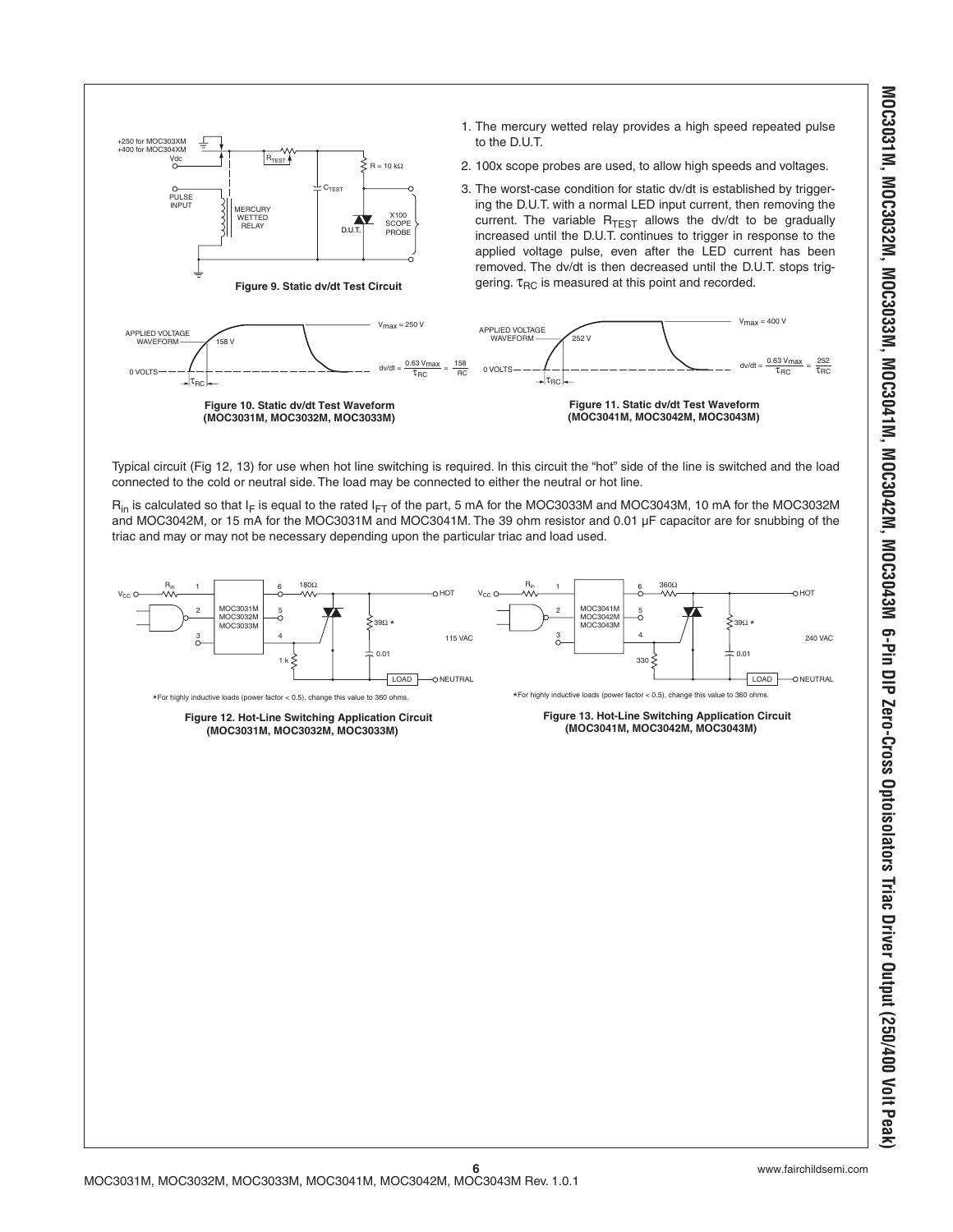

MOC3031M, MOC3032M, MOC3033M, MOC3041M, MOC3042M, MOC3043M 6-Pin DIP Zero-Cross Optoisolators Triac Driver Output (250/400 Volt Peak) **MOC3031M, MOC3032M, MOC3033M, MOC3041M, MOC3042M, MOC3043M 6-Pin DIP Zero-Cross Optoisolators Triac Driver Output (250/400 Volt Peak)**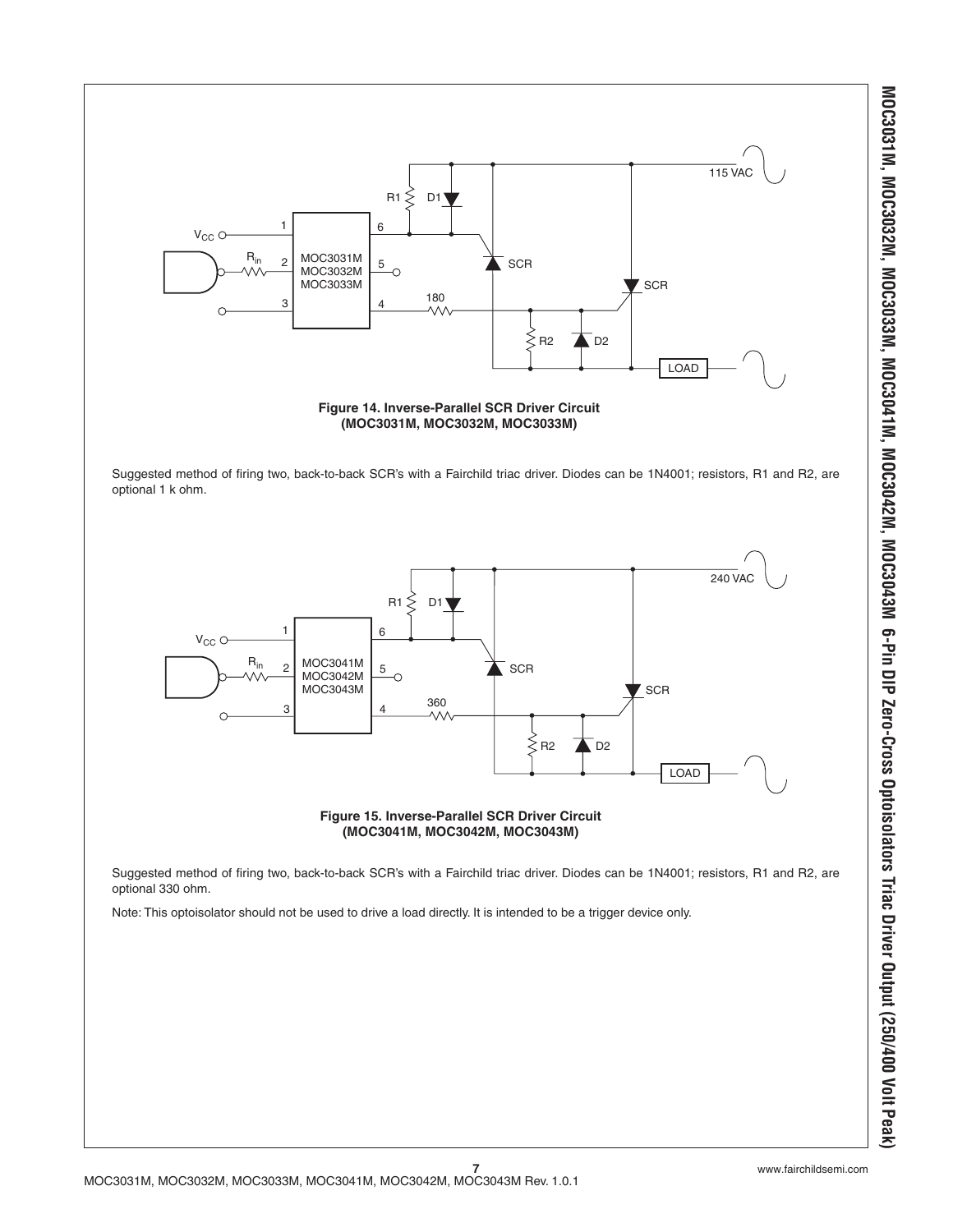

### **NOTE**

All dimensions are in inches (millimeters)

MOC3031M, MOC3032M, MOC3033M, MOC3041M, MOC3042M, MOC3043M 6-Pin DIP Zero-Cross Optoisolators Triac Driver Output (250/400 Volt Peak **MOC3031M, MOC3032M, MOC3033M, MOC3041M, MOC3042M, MOC3043M 6-Pin DIP Zero-Cross Optoisolators Triac Driver Output (250/400 Volt Peak)**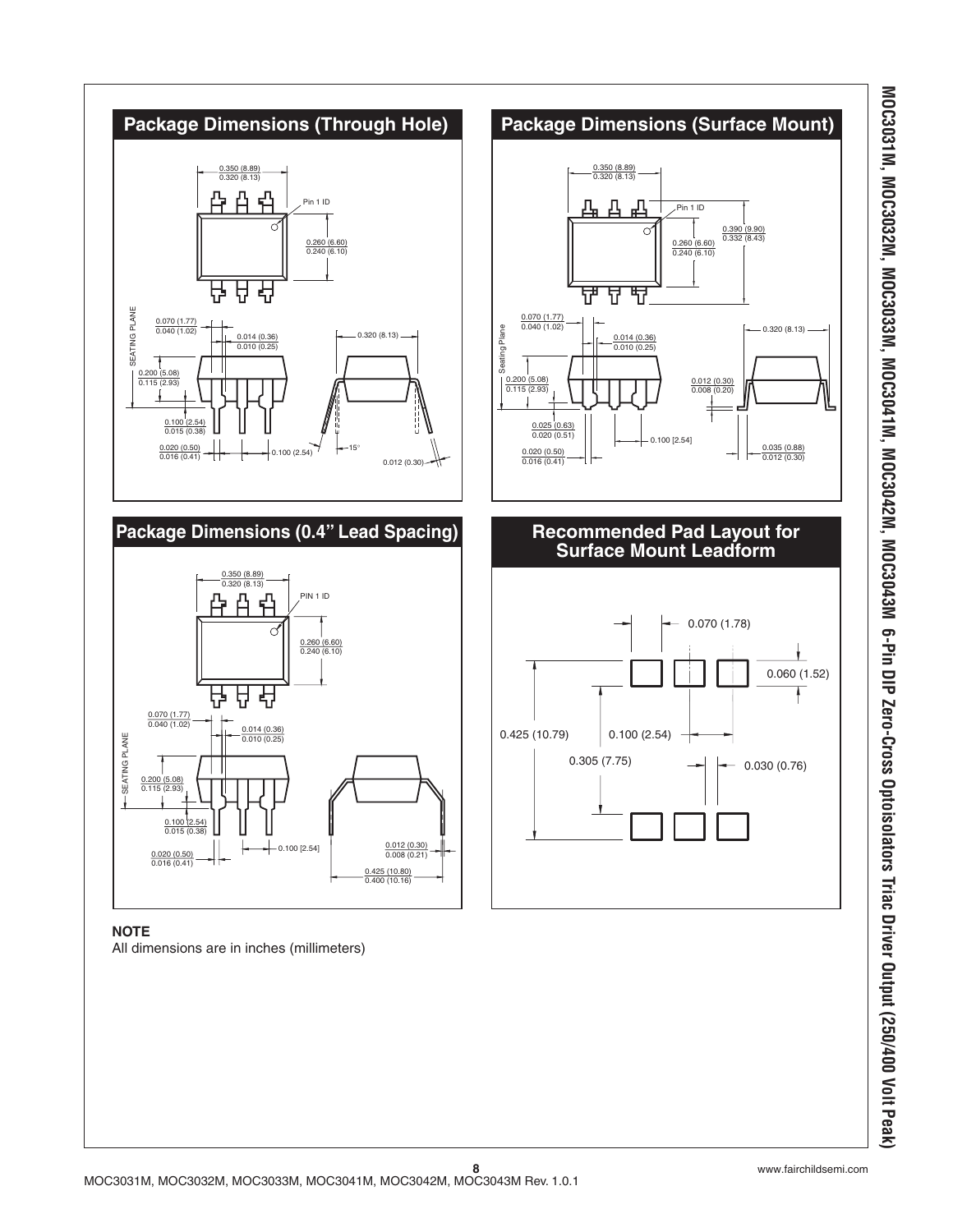## **Ordering Information**

| Option            | <b>Order Entry Identifier</b> | <b>Description</b>                   |
|-------------------|-------------------------------|--------------------------------------|
| S                 | S                             | Surface Mount Lead Bend              |
| SR <sub>2</sub>   | SR <sub>2</sub>               | Surface Mount; Tape and reel         |
|                   |                               | 0.4" Lead Spacing                    |
|                   |                               | <b>VDE 0884</b>                      |
| T٧                | TV                            | VDE 0884, 0.4" Lead Spacing          |
| SV                | <b>SV</b>                     | VDE 0884, Surface Mount              |
| SR <sub>2</sub> V | SR <sub>2</sub> V             | VDE 0884, Surface Mount, Tape & Reel |

### **Carrier Tape Specifications (White Package, -M Suffix)**



### **NOTE**

All dimensions are in inches (millimeters)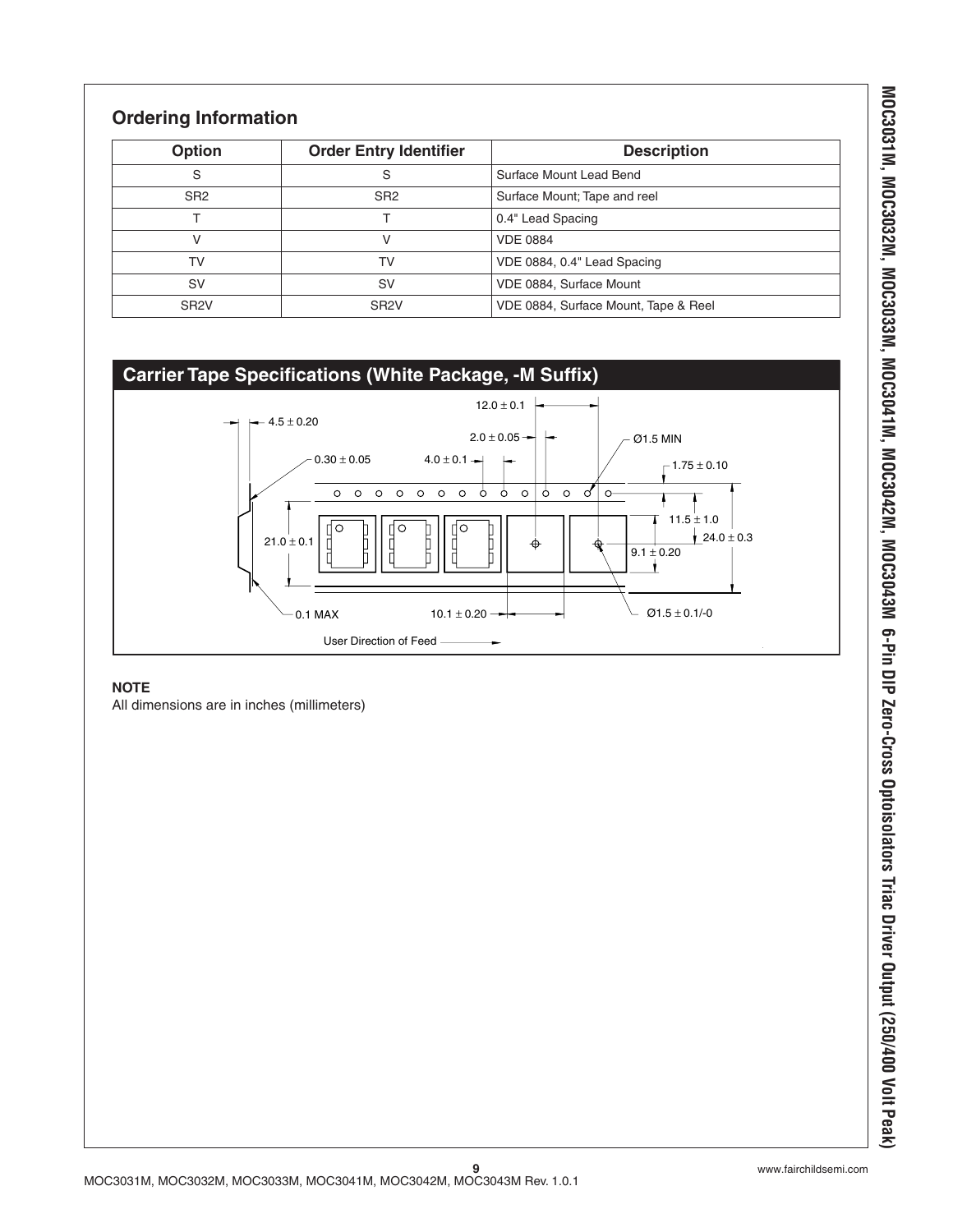## **Marking Information**



### **Definitions**

|   | Fairchild logo                                                                            |
|---|-------------------------------------------------------------------------------------------|
| 2 | Device number                                                                             |
| 3 | VDE mark (Note: Only appears on parts ordered with VDE<br>option - See order entry table) |
| 4 | One digit year code, e.g., '3'                                                            |
| 5 | Two digit work week ranging from '01' to '53'                                             |
| 6 | Assembly package code                                                                     |

\*Note – Parts that do not have the 'V' option (see definition 3 above) that are marked with date code '325' or earlier are marked in portrait format.